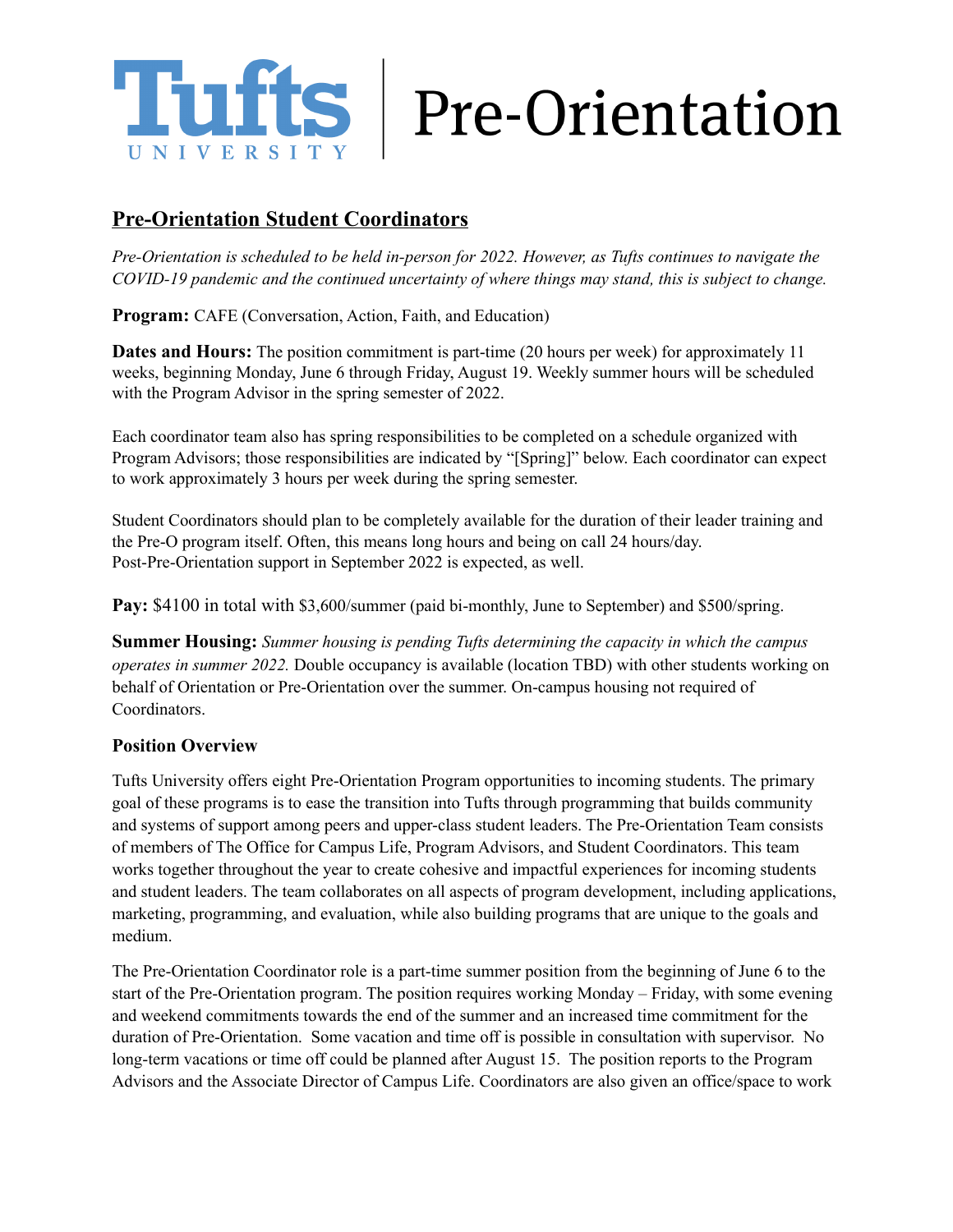in throughout the summer. The position also works closely with the summer Undergraduate Orientation planning team.

Responsibilities may include but are not limited to those listed below.

## **Responsibilities**

- Meets monthly in the spring and weekly in the summer with the Pre-Orientation team.
- Remains available for the entirety of the CAFE program, including leader training which is tentatively scheduled for August 23, 2022.
- [Spring] Reviews all program evaluation materials from previous year and identifies changes and improvements for upcoming program.
- [Spring] Works with Associate Director for Campus Life and Program Advisors to promote leader positions to the Tufts Community using the common application.
- [Spring] Interviews and selects a leader staff that is diverse and committed to the first-year experience and the mission of Pre-Orientation at Tufts.
- [Spring] Promotes Pre-Orientation programs to prospective and incoming students through marketing and at Jumbo Days/Jumbo Month.
- [Spring] Promote Pre-Orientation programs to prospective and incoming students through marketing, such as ordering CAFE T-shirts, buttons, and other publicity materials; updating CAFE Pre-Orientation Facebook page; creating Peer Leader spotlights; and updating and distributing "Day in the Life of CAFE" publicity.
- Develops a leader training program that includes but is not limited to- leadership development, understanding the challenges of the first-year experience, responding to common challenges, risk-management, examining identity as it relates to being a leader, building familiarity with campus resources, and more.
- Develops Peer Leader summer educational resources, including articles, videos, etc.
- Creates folders for Peer Leaders containing the final schedules, rosters, information on site visits, and other resources.
- Collaborates and builds working relationships with various campus partners including The Office for Health Promotion, Counseling and Mental Health Services, Center for Awareness and Education, and The Office for Equal Opportunity to build capacity among Peer Leader staff to support incoming students.
- Works with Associate Director for Campus Life to review and edit the Pre-Orientation website.
- Reports regularly on the status of their Pre-Orientation program to the Pre-Orientation Team.
- Communicates weekly with the Associate Director and Operations Coordinator in the Office for Campus Life on the status of program applications, wait lists, payments and program logistics.
- Collaborates with various campus partners including The Office for Campus Life, The Office for Residential Life and Learning, and Tufts Dining to organize program logistics for both leaders and participants.
- \*Develops a *virtual* program schedule that meets the mission and overall goals of Pre-Orientation, as well as program-specific goals.
- Manages program budget, including projecting expenses, tracking actual expenses via receipts and invoices, and reconciling budget post-program.
- Maintains the CAFE Pre-Orientation website and social media presence.